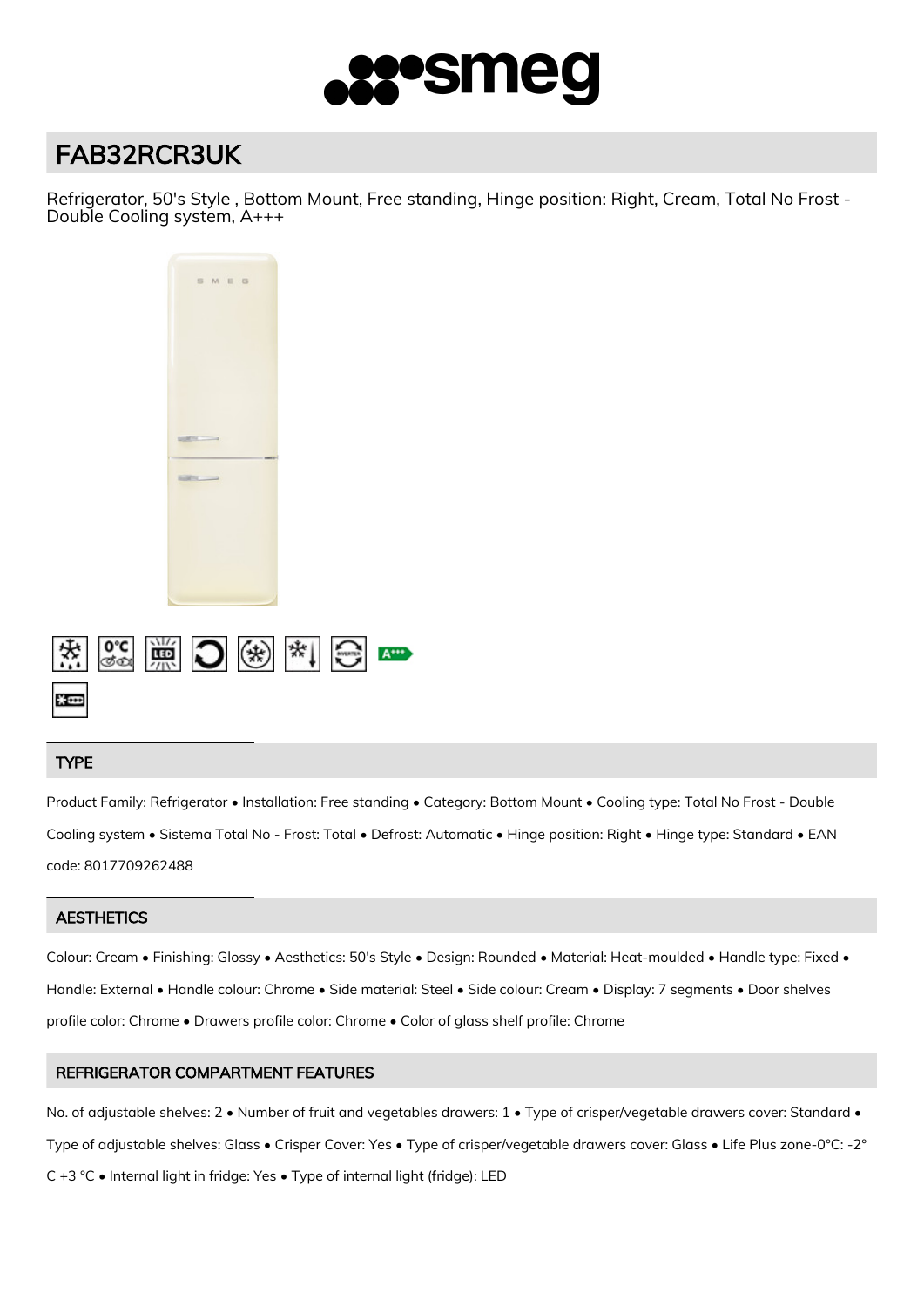#### REFRIGERATOR INNER DOOR

No. of door shelves with transparent cover: 1 • Number of adjustable door shelves: 2 • Adjustable door shelves with wire support: Yes • No. of bottle shelves: 1 • Bottle shelves with wire support: Yes

## OTHER REFRIGERATOR FEATURES

MultiFlow: Yes • Fan: Yes

#### FREEZER COMPARTMENT FEATURES

Number of drawers: 3 • Type of shelves: Plastic • No. of compartments with flap: 1

#### FREEZER INNER DOOR

#### OTHER FREEZER FEATURES

Accessories: 1 ice box • Fast freezing compartment: Yes

## OTHER TECHNICAL FEATURES

Functions display: Holiday, Fast freezing, Fast cooling, ECO, Temperature alarm • Fast freezing button: Yes • Power on lamp: Yes • Temperature alarm lamp: Yes • Door open alarm: Acoustic and visual • Temperature Alarm: Yes • Type of temperature control: Electronic • No. of compressors: 1 • Type of compressor: Inverter

## TECHNICAL FEATURES

## PERFORMANCE / ENERGY LABEL

Category of the household refrigerating appliance model: 7 - Refrigerator-freezer • Energy efficiency class: A+++ • Annual energy consumption: 178 kWh/a • Total gross volume: 350 l • Fresh Food compartment - Storage Volume: 204 l • Fresh Food compartment - Gross Volume: 231 l • 0°C compartment - Storage Volume: 30 l • All Frozen Food compartments - Storage volume: 97 l • Total storage volume: 331 l • Gross volume frozen food compartment: 97 l • 4 Star compartment - Star rating: 4 • Temperature Rise Time: 40 h • Freezing capacity: 6 Kg/24h • Climatic class: SN, N, ST, T

## PERFORMANCE / ENERGY LABEL - REG. 2019

Climate class: SN, N, ST, T • Airborne acoustical noise emissions: 37 dB(A) re 1pW

#### ELECTRICAL CONNECTION

Electrical connection rating: 127 W • Voltage (V): 220-240 V • Frequency (Hz): 50/60 Hz • Power supply cable length: 200 cm

#### OPTIONAL ACCESSORIES

ALSO AVAILABLE